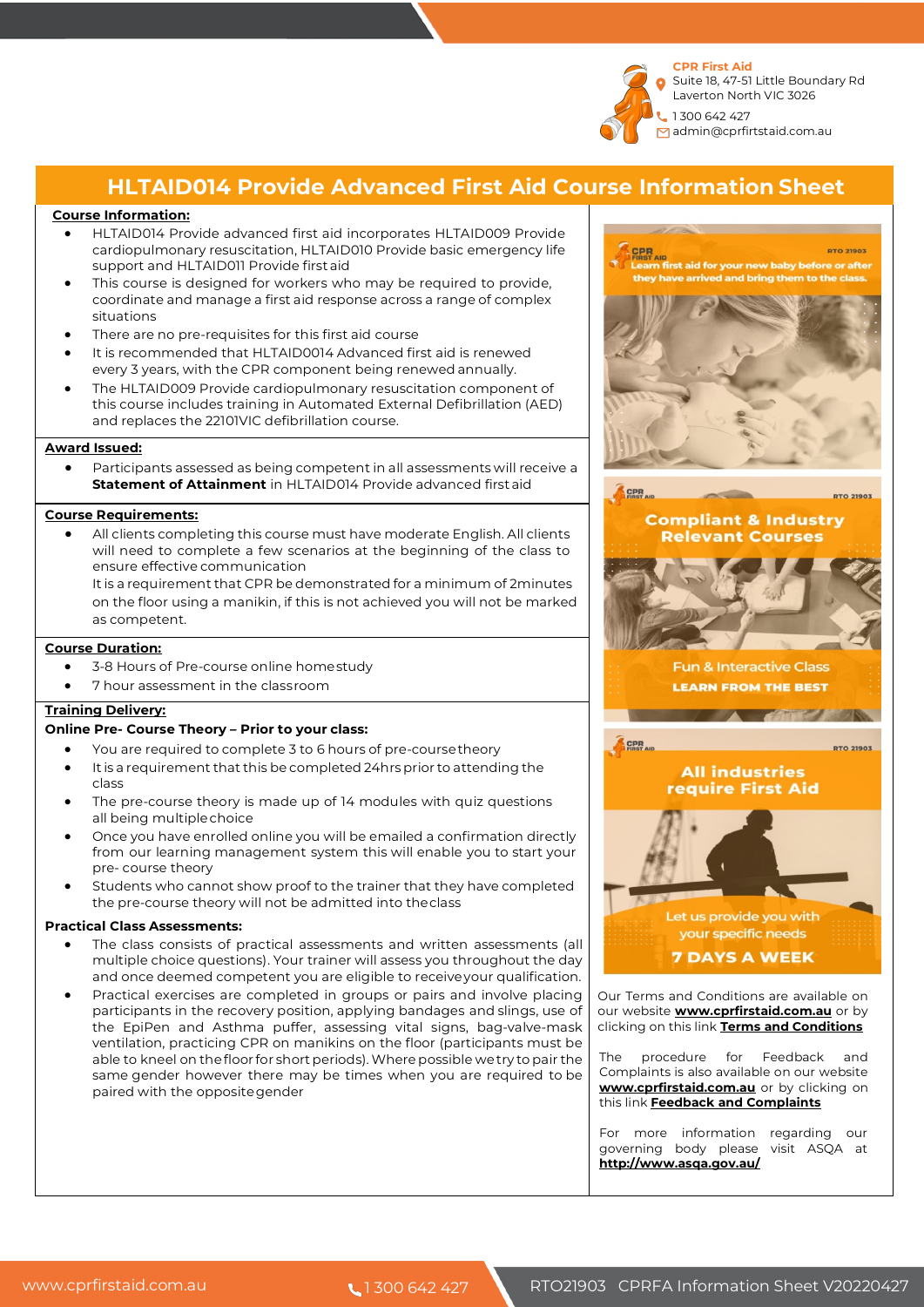

# **Performance Evidence**

The candidate must show Evidence of the ability to complete tasks outlined in elements and performance criteria of this unit in the context of the workplace or community setting.

There must be evidence that the candidate has completed the following tasks in line with State/Territory regulations, first aid codes of practice, first aid guidelines determined by the Australian Resuscitation Council (ARC) and other Australian national peak clinical bodies and workplace or site procedures:

- Managed, in line with ARC guidelines, the unconscious, breathing casualty including appropriate positioning to reduce the risk of airway compromise
- Managed, in line with ARC guidelines, the unconscious, non-breathing adult, including:
	- o performing at least 2 minutes of uninterrupted single rescuer cardiopulmonary resuscitation (CPR) (5 cycles of both compressions and ventilations) on an adult resuscitation manikin placed on the floor
	- o following the prompts of an automated external defibrillator (AED) to deliver at least one shock
	- o demonstrating a rotation of single rescuer operators with minimal interruptions to compressions
	- o responding appropriately in the event of regurgitation or vomiting
- Managed, in line with ARC guidelines, the unconscious, non-breathing infant, including:
	- o performing at least 2 minutes of uninterrupted single rescuer cardiopulmonary resuscitation (CPR) (5 cycles of both compressions and ventilations) on a child resuscitation manikin placed on the floor
- Managed, in line with ARC guidelines, the unconscious, non-breathing infant, including:
	- o performing at least 2 minutes of uninterrupted single rescuer CPR (5 cycles both compressions and ventilations) on an infant resuscitation manikin placed on a firm surface
- Managed casualties, with the following:
	- o anaphylaxis
	- o asthma
	- o non-life-threatening bleeding
	- o choking
	- o envenomation, using pressure immobilisation
	- o fractures, dislocations, sprains and strains, using appropriate immobilisation techniques
	- o minor wound cleaning and dressing
	- o nosebleed
	- o shock
	- o life threatening bleeding requiring use of tourniquets and haemostatic dressings
- Responded to at least one simulated first aid incident contextualised to the candidate's workplace or site, where the candidate has no knowledge of the casualty's condition prior to starting treatment, including:
	- o identifying the casualty's illness or injury through history, signs and symptoms
	- o using Personal Protective Equipment (PPE) as required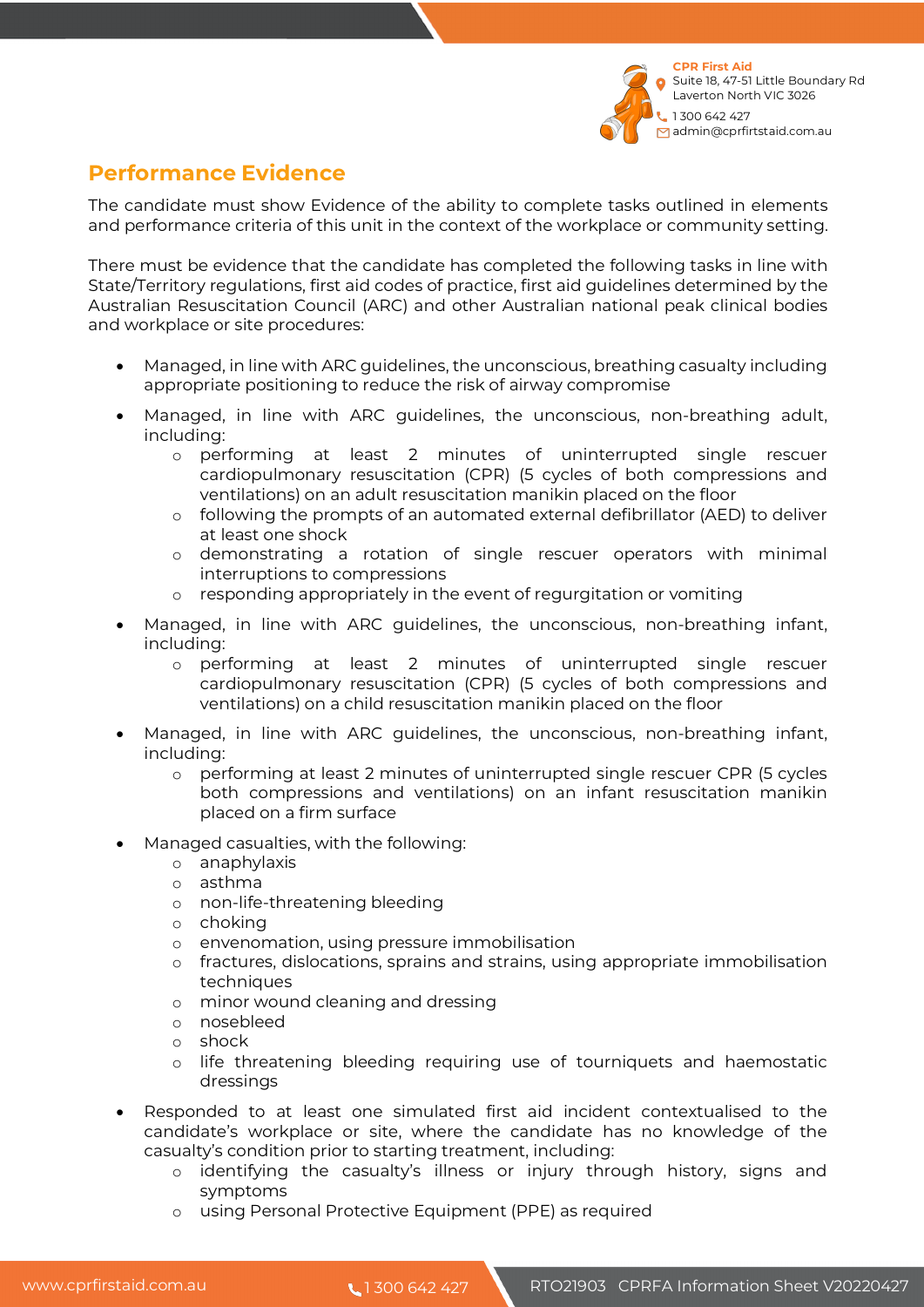

**CPR First Aid**  Suite 18, 47-51 Little Boundary Rd Laverton North VIC 3026 1 300 642 427 admin@cprfirtstaid.com.au

- o providing appropriate first aid treatment
- o conveying incident details to emergency services or advising casualty on any required post incident action
- o providing an accurate verbal and written report of the incident
- o reviewing the incident.
- coordinated a team of people to respond to a multiple casualty incident, including:
	- o conducting a basic triage
	- o demonstrating effective use of resources
	- o demonstrating effective planning techniques
	- o moving casualties using suitable extraction method and device and safe manual handling techniques.

### **Knowledge Evidence**

The candidate must be able Demonstrated knowledge required to complete the tasks outlined in elements and performance criteria of this unit:

- Guidelines and procedures including:
	- o ARC guidelines relevant to the provision of first aid
	- o first aid guidelines from Australian national peak clinical bodies
	- o potential incident hazards and risk minimisation processes when providing first aid
	- o infection control procedures, including use of standard precautions and resuscitation barrier devices
	- o requirements for currency of skill and knowledge
	- o first aid codes of practice
	- o appropriate workplace or site procedures relevant to the provision of first aid contents of first aid kits
- Legal, workplace and community considerations, including:
	- o first aid requirements for services under the Education and Care Services National Law
	- o State or Territory regulations covering first aid in an Education and Care setting
	- o duty of care requirements
	- o own skills and limitations
	- o consent, including situations in which parental or caregiver consent is required
	- o privacy and confidentiality requirements
	- o awareness of potential need for stress management techniques and available support for rescuers and children
	- o in relation to the administration of medication
	- o legal requirements
	- o the five rights
	- o the responsibilities of the first aider
- Considerations when providing CPR, including:
	- o upper airway and effect of positional change
	- o appropriate duration and cessation of CPR
	- o appropriate use of an AED, including specific considerations when using an AED on children
	- o safety and maintenance procedures for an AED
	- o chain of survival
	- o how to access emergency services
	- Techniques for providing CPR to adults, children and infants including:
		- o how to recognise that a casualty is unconscious and not breathing normally
		- o rate, ratio and depth of compressions and ventilations
		- o correct hand positioning for compressions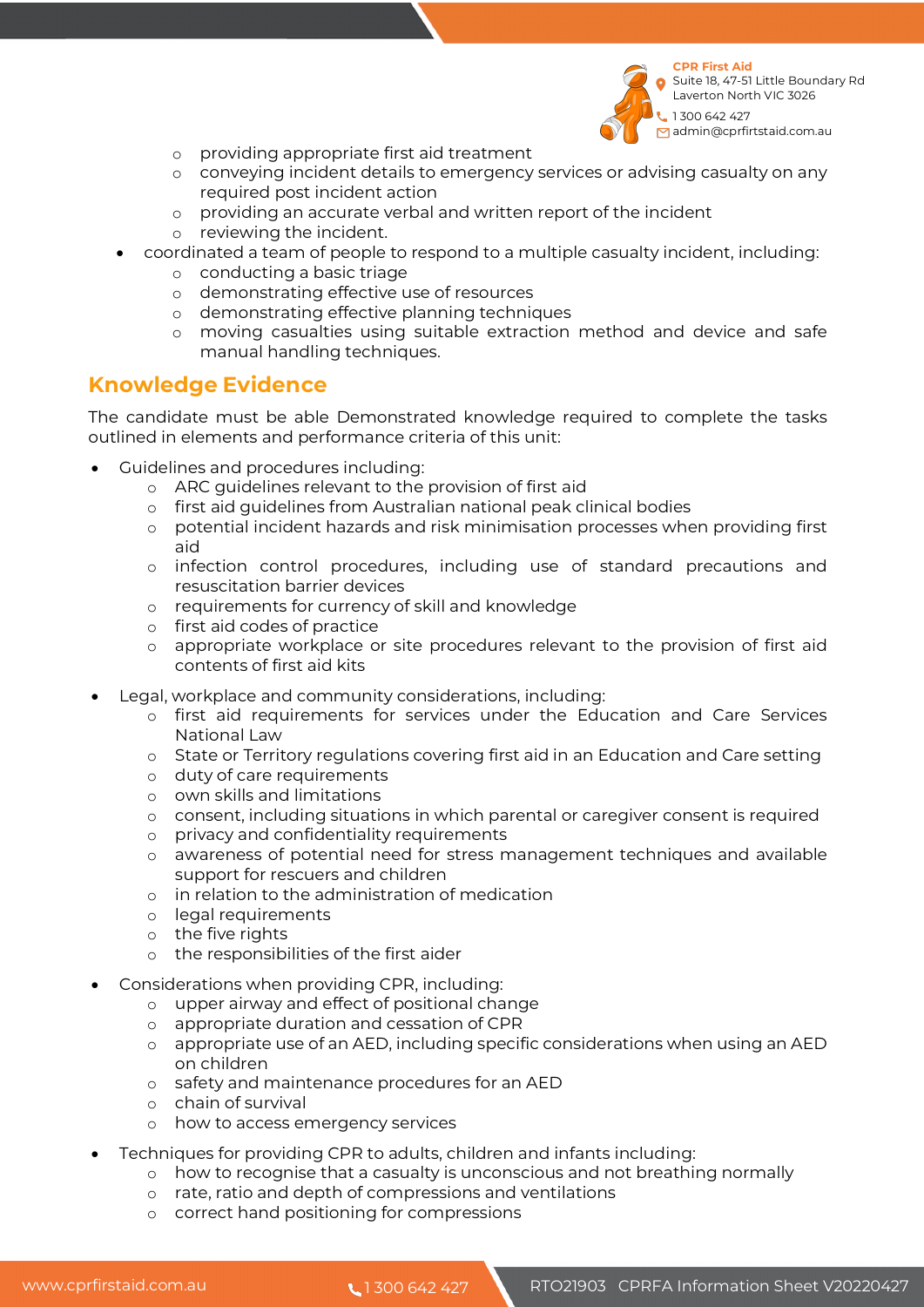

Suite 18, 47-51 Little Boundary Rd Laverton North VIC 3026 1 300 642 427

- diamin@cprfirtstaid.com.au
- o basic anatomy, physiology and the differences between adults, children and infants relating to CPR.
- Considerations when providing first aid, including:
	- o assessment, interpretation and documentation of vital signs, including normal clinical values for respirations, temperature, pulse and level of consciousness
	- o how to conduct a secondary assessment of a casualty
	- o basic triage processes
	- o procedures for dealing with casualties who are aged or infirm
	- o procedures for first aid management when dealing with major and minor accidents in the workplace or site
	- o procedures when providing first aid to children
	- o use of ancillary first aid equipment
	- o co-ordination of resources
	- o contents of first aid kits
- Signs, symptoms and management of the following in children:
	- o abdominal injuries
	- o allergic reaction
	- o anaphylaxis
	- o asthma
	- o non-life-threatening bleeding
	- o life-threatening bleeding including use of tourniquets and haemostatic dressings
	- o burns
	- o cardiac conditions, including chest pain
	- o childbirth
	- o choking
	- o crush injuries
	- o diabetes
	- o drowning
	- o ear injuries and bleeding from the ear
	- o envenomation all current treatments
	- o eye injuries
	- o fractures, dislocations, strains and sprains
	- o head, neck and spinal injuries
	- o hypothermia
	- o hyperthermia
	- o minor wounds
	- o nose-bleed
	- o poisoning
	- o seizures
	- o shock
	- o sharps injuries
	- o stroke
	- o substance misuse, including prescription and illicit drugs and alcohol
	- o psychological impacts of first aid incidents on rescuers and how to seek help.

# **Assessment Conditions**

Skills must be demonstrated working individually in an environment that provides realistic in-depth, industry- validated scenarios and simulations to assess candidates' skills and knowledge.